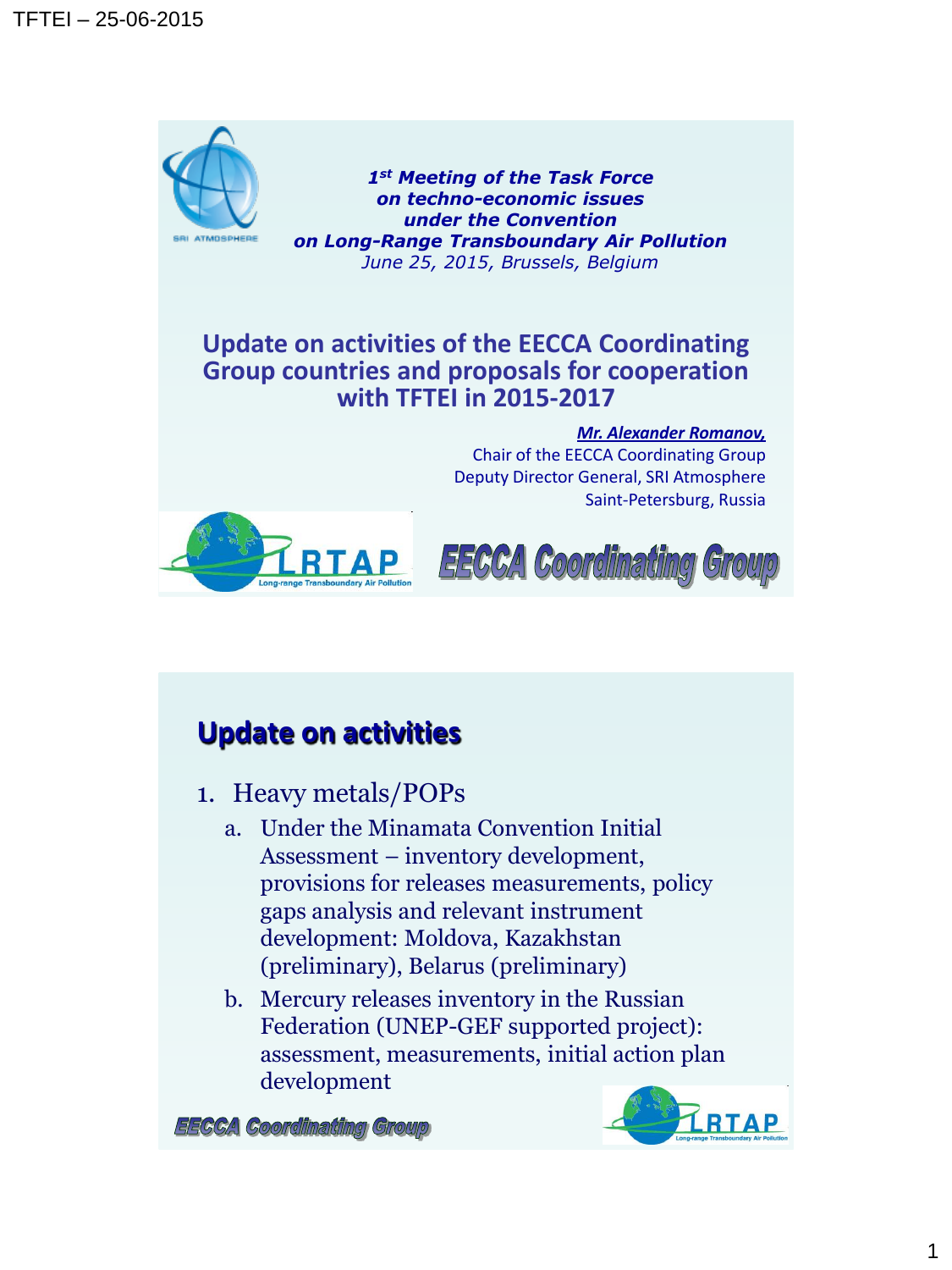## **Update on activities**

- 1. Heavy metals/POPs (cont.)
	- c. Identification, quantification and disposal of POPs – sectoral projects: Russian Federation, Moldova, Belarus
- 2. Black carbon inventory development, scale of problem assessment, transport of BC emissions: Russian Federation

**EECCA Coordinating Group** 



## **Update on activities**

- 4. Revised GP ratification preparations in 2015- 2016 in the Russian Federation: application of flexibility mechanisms, ELVs in light of the new legislation on BAT;
- 5. Capacity building activities of the UNECE Secretariat: seminars and trainings in 2014- 2015 and onwards



**EECCA Coordinating Group**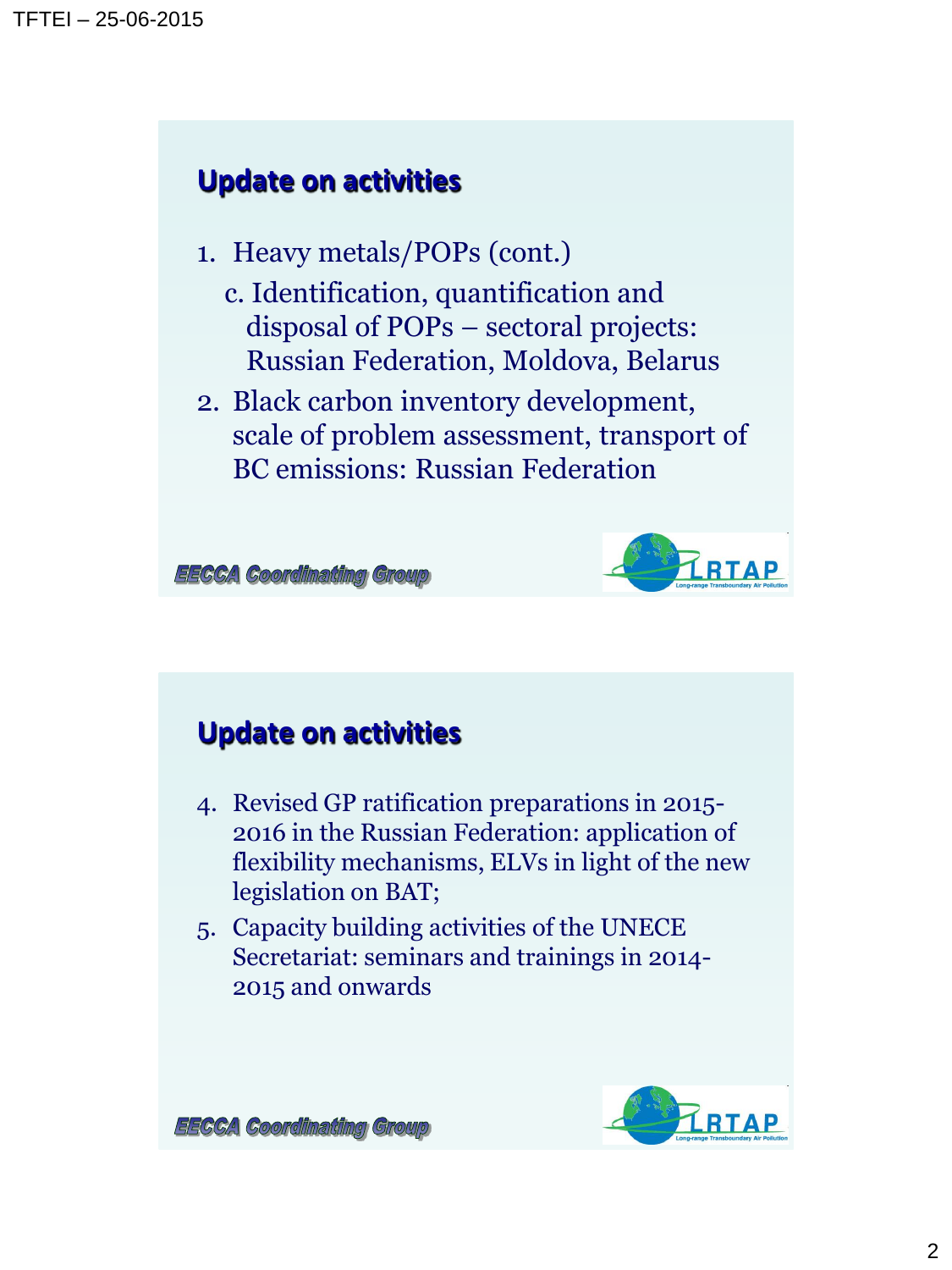### **Proposed cooperation activities**

1. Pollution abatement cost assessment study for an existing facility (alike the 2012 Apatity Power Plant study), sector to be selected:

–cement production;

- –chemical production (chlor-alkali);
- –Non-ferrous metal production (zink/nickel smelter)
- –oil refining (tentative)

**EECCA Coordinating Group** 



#### **Proposed cooperation activities**

2. Preparation of a joint seminar on BAT application: conceptual awareness-raising among EECCA experts, practical issues of BAT selection/application/ensuring compliance (EECCA country-driven interest, synergizing with a number of MEAs)



**EECCA Coordinating Group**